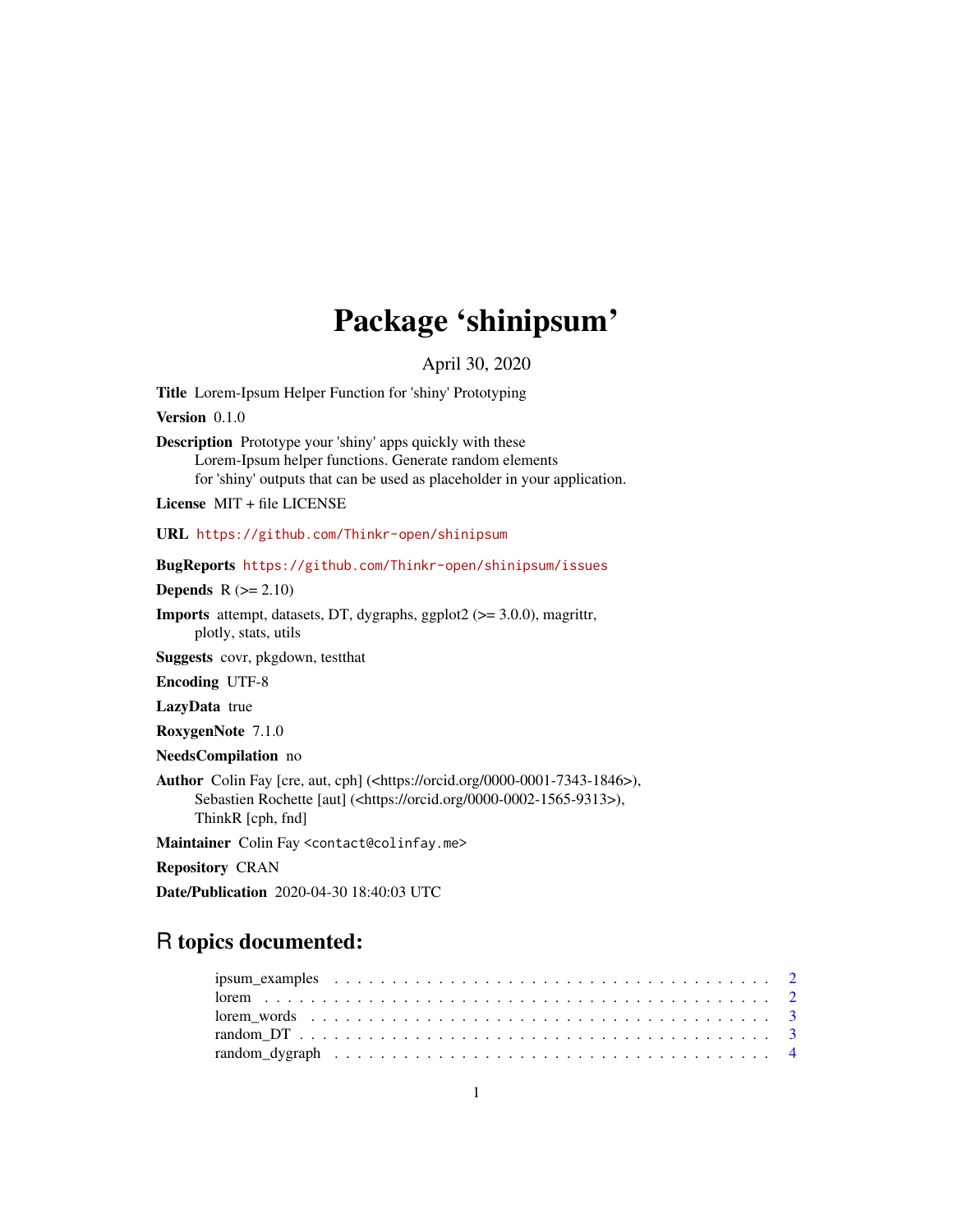#### <span id="page-1-0"></span> $2 \tlor$  lorem

| Index | $\mathbf{8}$ |
|-------|--------------|
|       |              |
|       |              |
|       |              |
|       |              |
|       |              |
|       |              |

ipsum\_examples *Get a shinipsum example*

#### Description

Get a shinipsum example

#### Usage

ipsum\_examples(which = NULL)

#### Arguments

which The example to run. If empty, all the available examples are listed.

#### Value

A path to the example.

#### Examples

ipsum\_examples()

lorem *Lorem text*

#### Description

A long lorem ipsum text

#### Usage

lorem

#### Format

An object of class character of length 1.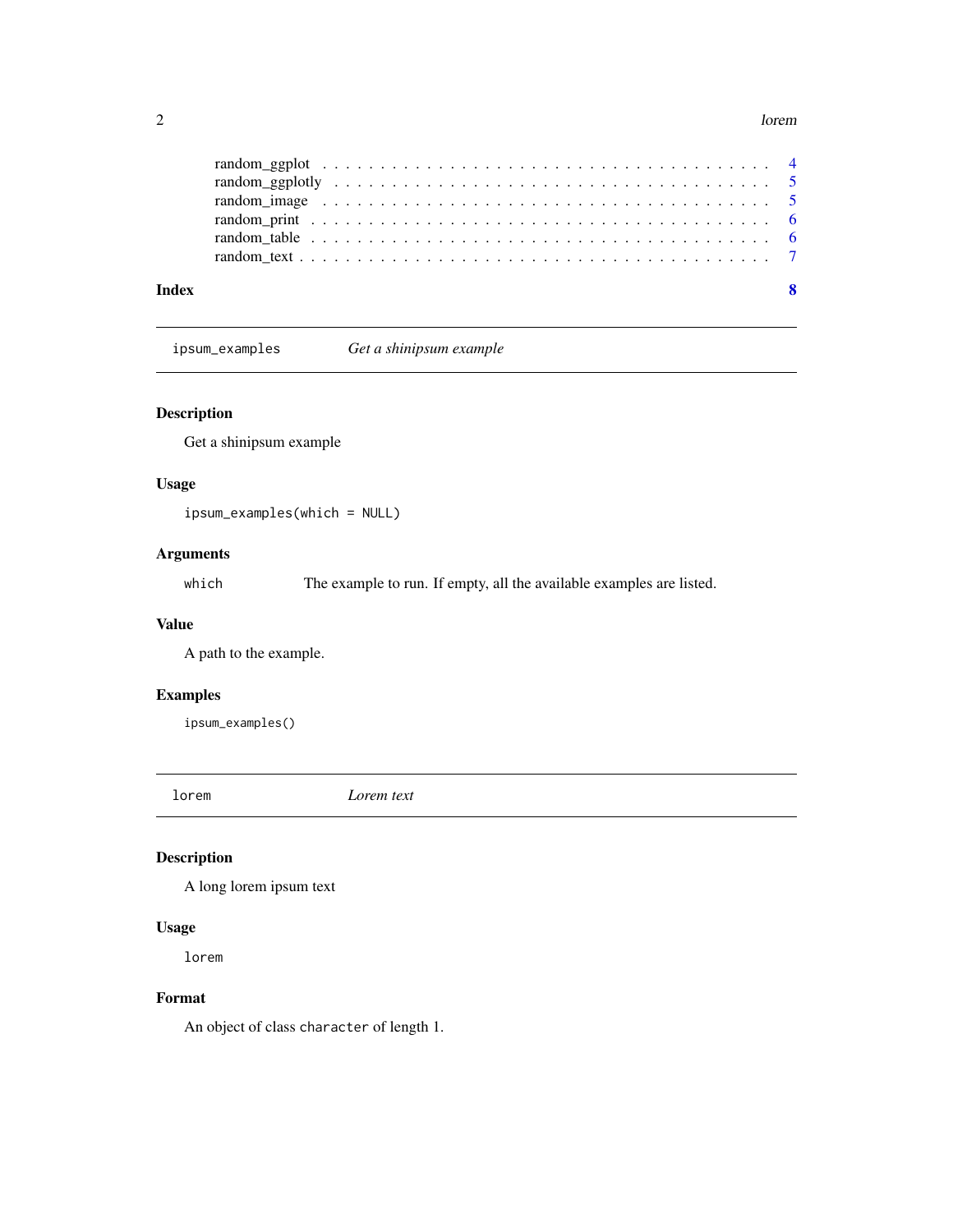<span id="page-2-0"></span>

#### Description

A long vector of words

#### Usage

lorem\_words

#### Format

An object of class character of length 13657.

random\_DT *A Random DT*

#### Description

This function creates a random DT::datatable, and can be passed into renderDT & DTOutput.

#### Usage

```
random_DT(
  nrow,
  ncol,
  type = c("random", "numeric", "character", "numchar"),
  ...
\mathcal{L}
```
#### Arguments

| nrow    | number of row of the output                                                                      |
|---------|--------------------------------------------------------------------------------------------------|
| ncol    | number of cols of the output                                                                     |
| type    | type of the columns, can be "random", "numeric", "character", "numchar". De-<br>fault is random. |
| $\cdot$ | arguments to be passed to DT::datatable                                                          |

#### Value

a DT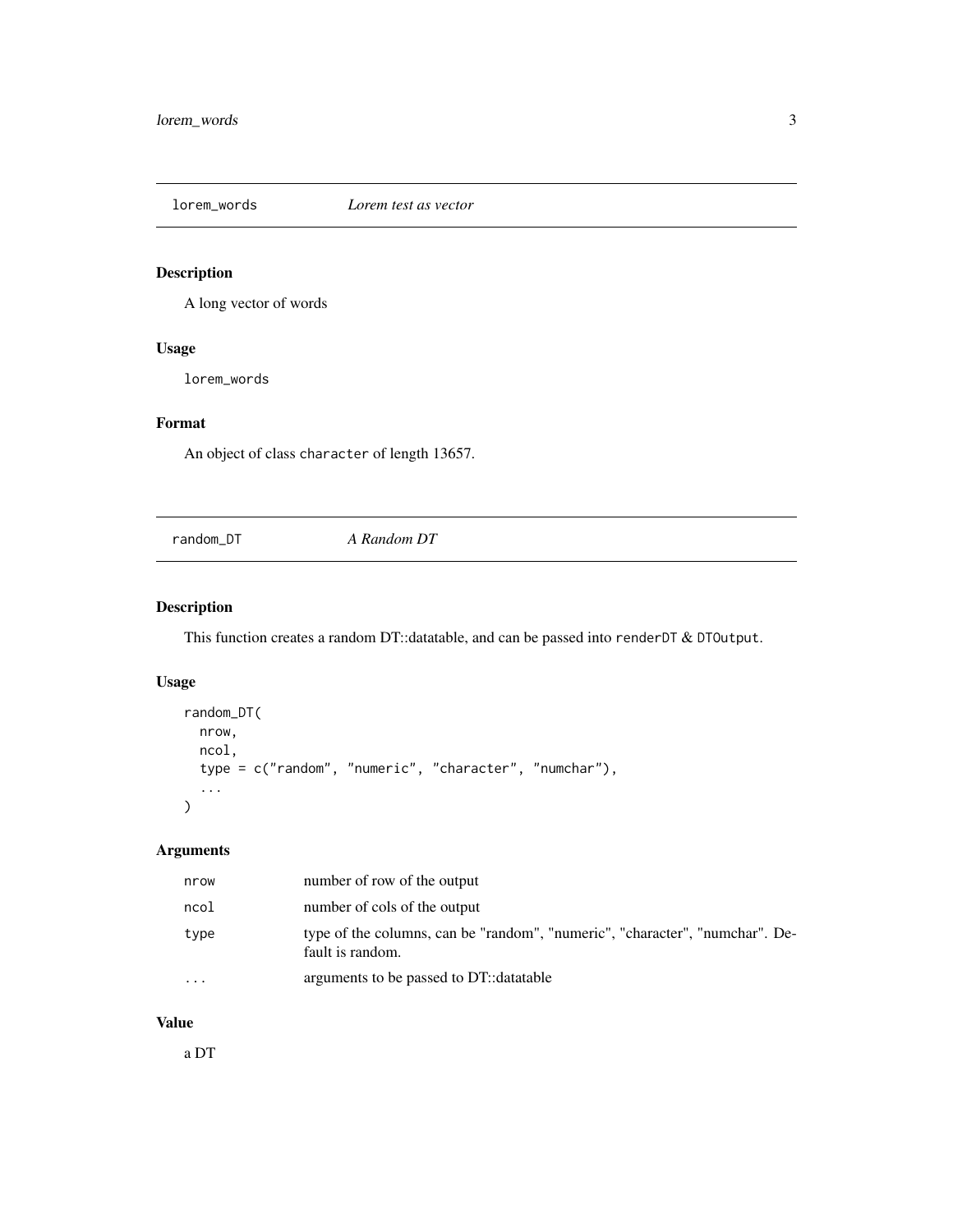#### Examples

```
if(interactive()){
random_DT(10, 10)
random_DT(10, 10, "numeric")
}
```
random\_dygraph *A Random Dygraph*

#### Description

This function returns a dygraph object, which can be passed to renderDygraph and dygraphOutput

#### Usage

```
random_dygraph(...)
```
#### Arguments

... args passed to dygraph

#### Value

a dygraph

#### Examples

```
if(interactive()){
random_dygraph()
}
```
random\_ggplot *A Random ggplot*

#### Description

This function returns a ggplot object, which can be passed to renderPlot and plotOutput

#### Usage

```
random_ggplot(
  type = c("random", "point", "bar", "boxplot", "col", "tile", "line", "bin2d",
   "contour", "density", "density_2d", "dotplot", "hex", "freqpoly", "histogram",
    "ribbon", "raster", "tile", "violin")
\mathcal{L}
```
<span id="page-3-0"></span>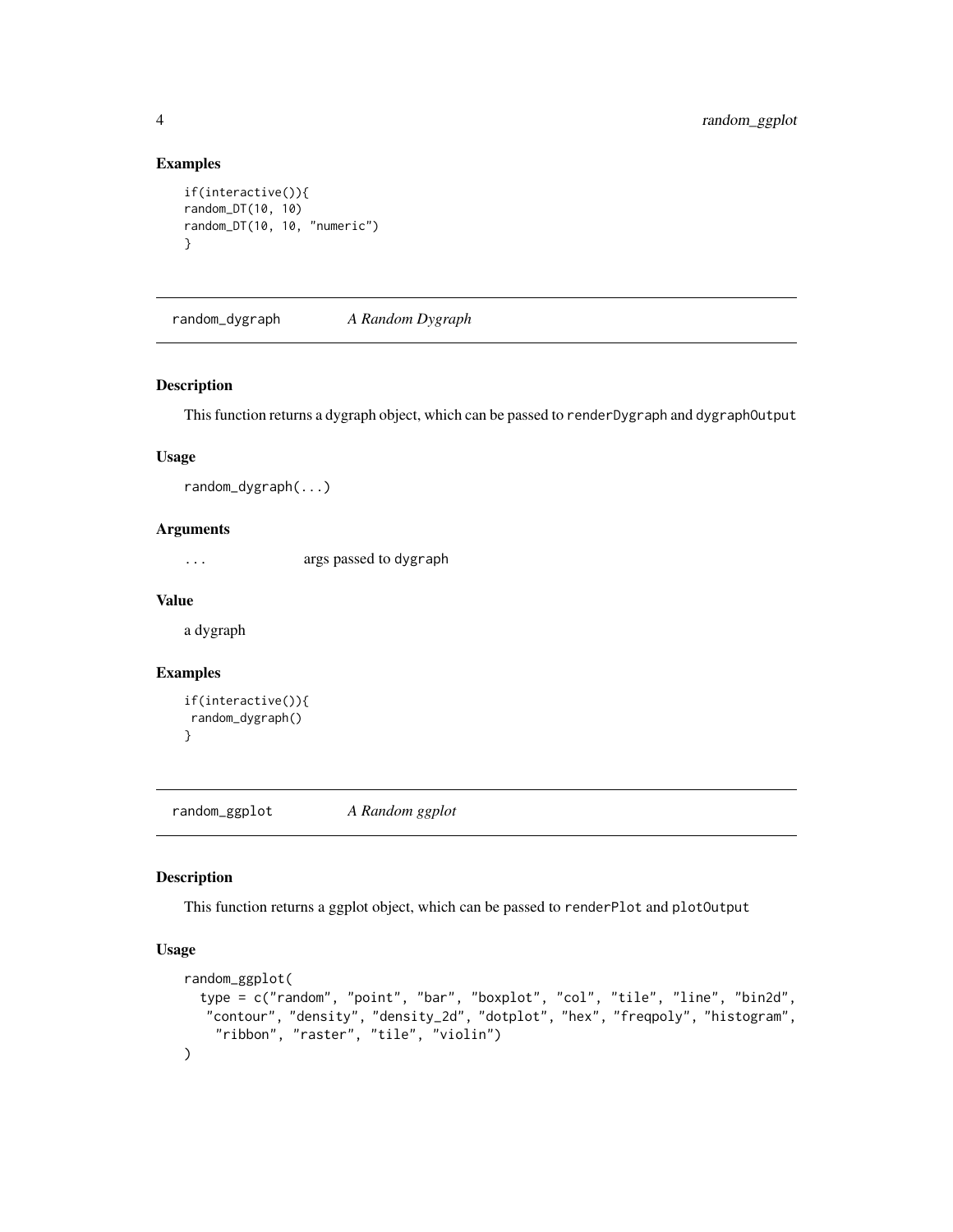#### <span id="page-4-0"></span>**Arguments**

type type of the geom. Can be any of "random", "point", "bar", "boxplot","col", "tile", "line", "bin2d", "contour", "density", "density\_2d", "dotplot", "hex", "freqpoly", "histogram", "ribbon", "raster", "tile", "violin" and defines the geom of the ggplot. Default is "random", and chooses a random geom for you.

#### Value

a ggplot

#### Examples

```
random_ggplot("point")
random_ggplot("histogram")
```
random\_ggplotly *A Random ggplotly*

#### Description

This function returns a ggplotly object, which can be passed to renderPlotly and plotlyOutput

#### Usage

```
random_ggplotly(...)
```
#### Arguments

... arg to pass to random\_ggplot.

#### Value

a ggplotly

|--|--|--|

#### Description

This function returns a random image that can be passed into renderImage and plotOutput.

#### Usage

random\_image()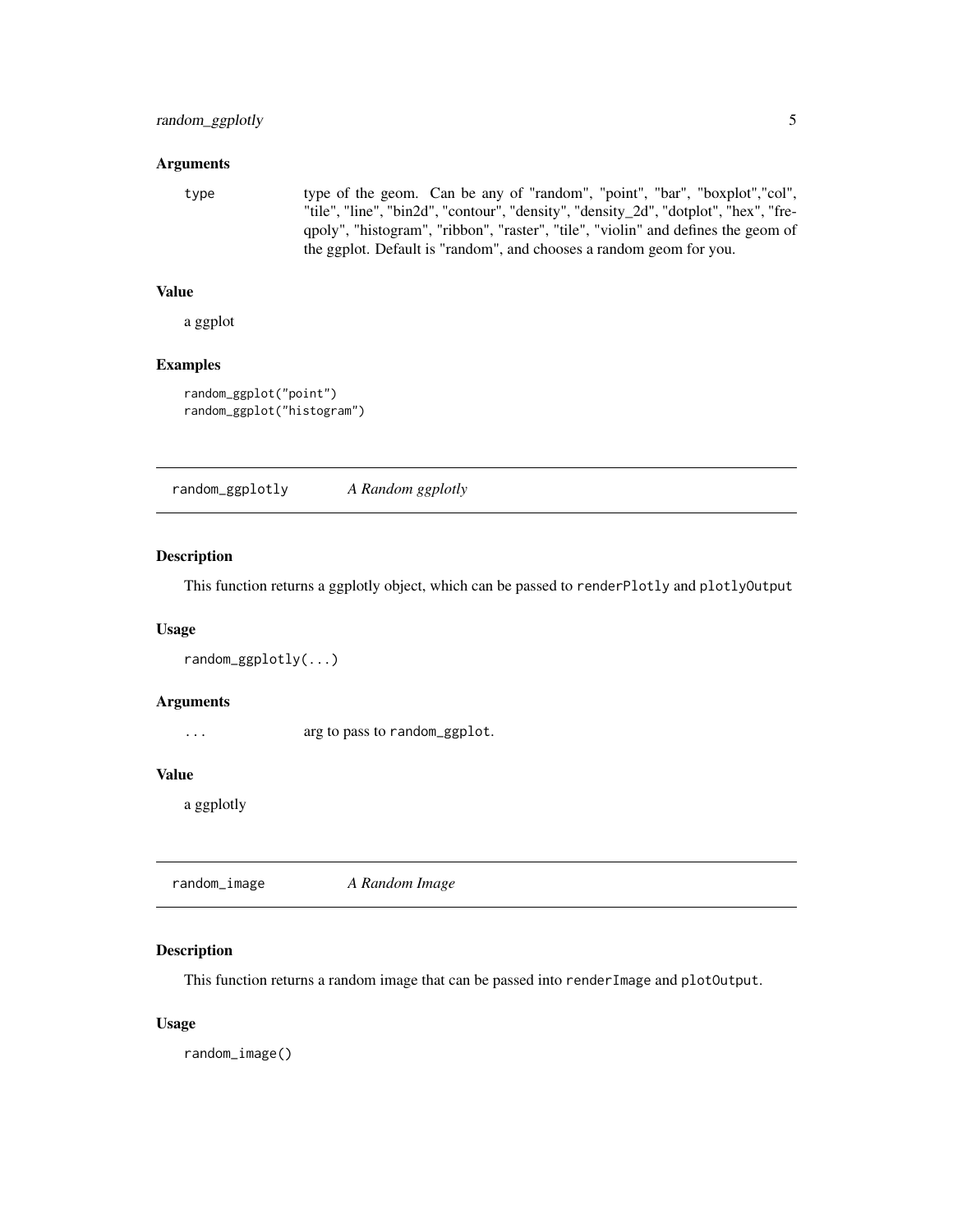#### <span id="page-5-0"></span>Value

an image

#### Examples

random\_image()

random\_print *A Random print output*

#### Description

This function returns a random print output that can be passed to renderPrint and verbatimTextOutput.

#### Usage

```
random_print(type = c("character", "numeric", "integer", "model", "table"))
```
#### Arguments

type type of the output ("character", "numeric", "model", "table")

#### Value

a random print

#### Examples

```
random_print("character")
random_print("numeric")
```
random\_table *A Random Table*

#### Description

This function returns a table that can be passed to renderTable and tableOutput.

#### Usage

```
random_table(nrow, ncol, type = c("random", "numeric", "character", "numchar"))
```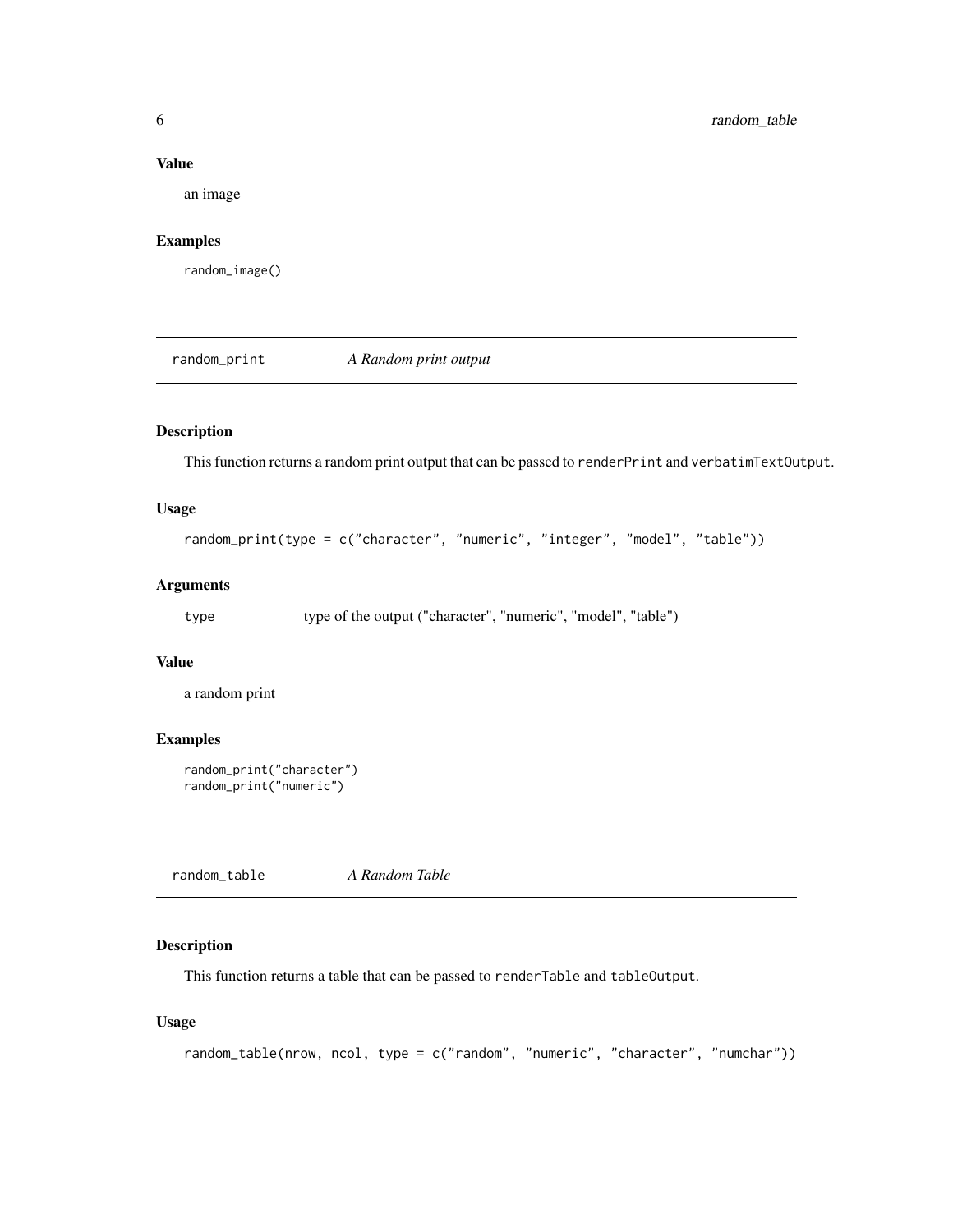#### <span id="page-6-0"></span>random\_text 7

#### Arguments

| nrow | number of row of the output                                                                      |
|------|--------------------------------------------------------------------------------------------------|
| ncol | number of cols of the output                                                                     |
| type | type of the columns, can be "random", "numeric", "character", "numchar". De-<br>fault is random. |

### Value

a table

#### Examples

```
random_table(10, 10)
random_table(10, 10, "numeric")
```
random\_text *A Random Lorem Ipsum*

#### Description

A Random Lorem Ipsum

#### Usage

```
random_text(nchars = NULL, nwords = NULL)
```
#### Arguments

| nchars | number of characters. One of the two params should be left NULL.      |
|--------|-----------------------------------------------------------------------|
| nwords | number of words to return. One of the two params should be left NULL. |

### Value

a text

#### Examples

random\_text(nchars = 100) random\_text(nwords = 100)